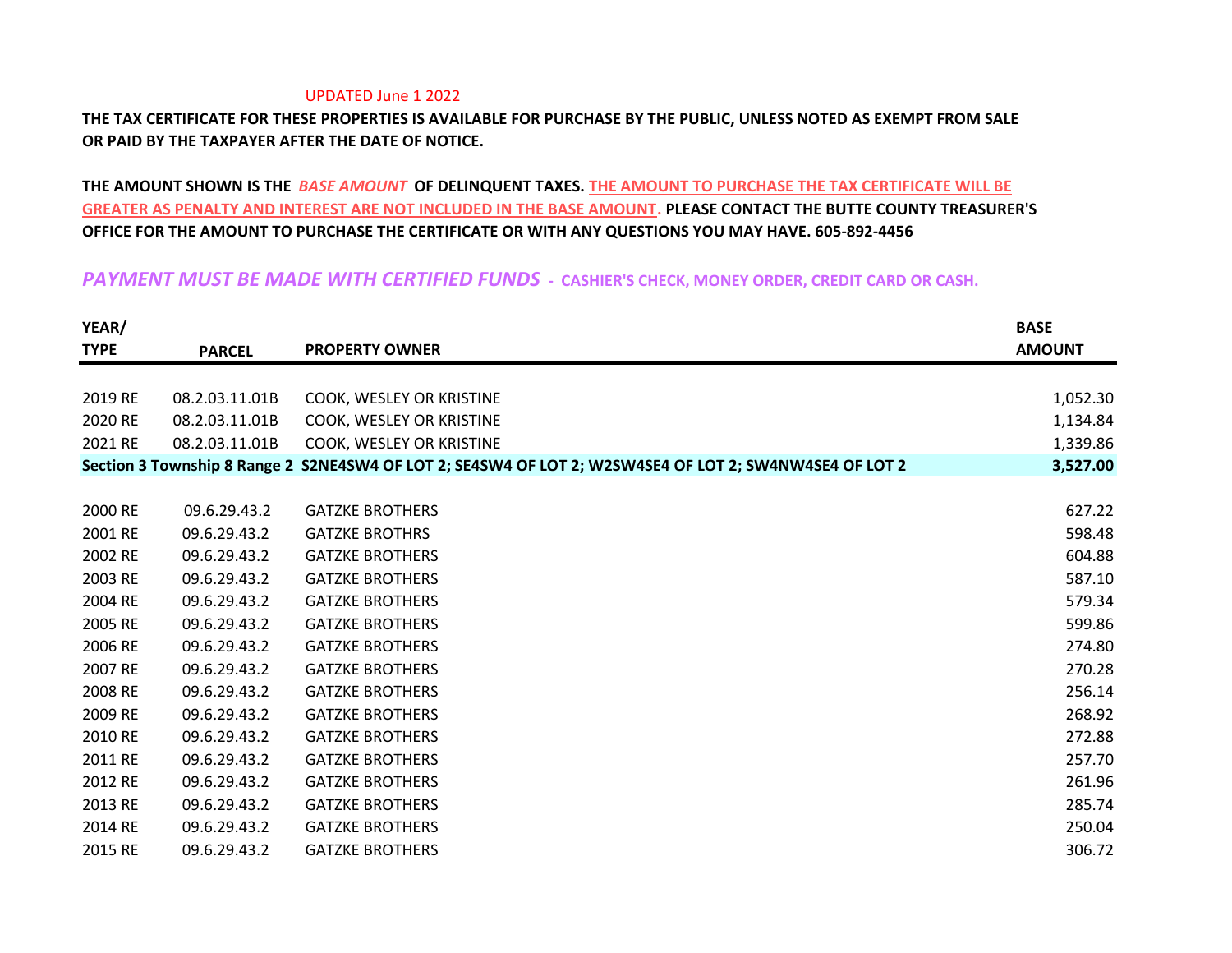| 2016 RE | 09.6.29.43.2                               | <b>GATZKE BROTHERS</b>                                                            | 277.70   |
|---------|--------------------------------------------|-----------------------------------------------------------------------------------|----------|
| 2017 RE | 09.6.29.43.2                               | <b>GATZKE BROTHERS</b>                                                            | 165.58   |
| 2018 RE | 09.6.29.43.2                               | <b>GATZKE BROTHERS</b>                                                            | 158.90   |
| 2019 RE | 09.6.29.43.2                               | <b>GATZKE BROTHERS</b>                                                            | 165.06   |
| 2020 RE | 09.6.29.43.2                               | <b>GATZKE BROTHERS</b>                                                            | 188.62   |
| 2021 RE | 09.6.29.43.2                               | <b>GATZKE BROTHERS</b>                                                            | 74.26    |
|         |                                            | 18591 Depot Ln Section 29 Township 9 Section 6 Lots 10-11 SW4SE4, Newell, SD      | 7,332.18 |
|         |                                            |                                                                                   |          |
| 2020 RE | 10.7.19.1.1.3                              | OAKLEY, JAMES DOYLEE                                                              | 304.36   |
| 2021 RE | 10.7.19.1.3                                | OAKLEY, JAMES DOYLEE                                                              | 353.42   |
|         |                                            | Section 19 Township 10 Range 7 NE4SE4, E2NW4SE4                                   | 657.78   |
|         |                                            |                                                                                   |          |
| 2020RE  | 12.6.31.1.2                                | EICHLER, LENORA                                                                   | 6.10     |
| 2021 RE | 12.6.31.1.2                                | EICHLER, LENORA                                                                   | 6.18     |
|         | Section 31 Township 12 Range 6 TR A NE4NE4 |                                                                                   | 12.28    |
|         |                                            |                                                                                   |          |
| 2007 RE | 15.00.56.02N                               | VETTER, JOHN, DON & TETTERS, MARGARET                                             | 340.92   |
| 2008 RE | 15.00.56.02N                               | VETTER, JOHN, DON & TETTERS, MARGARET                                             | 361.88   |
| 2009 RE | 15.00.56.02N                               | VETTER, JOHN, DON & TETTERS, MARGARET                                             | 437.08   |
| 2010 RE | 15.00.56.02N                               | VETTER, JOHN, DON & TETTERS, MARGARET                                             | 442.02   |
| 2011 RE | 15.00.56.02N                               | VETTER, JOHN, DON & TETTERS, MARGARET                                             | 426.24   |
| 2012 RE | 15.00.56.02N                               | VETTER, JOHN, DON & TETTERS, MARGARET                                             | 434.34   |
| 2013 RE | 15.00.56.02N                               | VETTER, JOHN, DON & TETTERS, MARGARET                                             | 382.76   |
| 2014 RE | 15.00.56.02N                               | VETTER, JOHN, DON & TETTERS, MARGARET                                             | 347.22   |
| 2015 RE | 15.00.56.02N                               | VETTER, JOHN, DON & TETTERS, MARGARET                                             | 363.18   |
| 2016 RE | 15.00.56.02N                               | VETTER, JOHN, DON & TETTERS, MARGARET                                             | 335.54   |
| 2016 SP | 15.00.56.02N                               | VETTER, JOHN, DON & TETTERS, MARGARET<br><b>CITY SPECIAL ASSESSMENT</b>           | 423.80   |
| 2017 RE | 15.00.56.02N                               | VETTER, JOHN, DON & TETTERS, MARGARET                                             | 332.56   |
| 2018 RE | 15.00.56.02N                               | VETTER, JOHN, DON & TETTERS, MARGARET                                             | 321.78   |
| 2019 RE | 15.00.56.02N                               | VETTER, JOHN, DON & TETTERS, MARGARET                                             | 135.48   |
| 2020 RE | 15.00.56.02N                               | VETTER, JOHN, DON & TETTERS, MARGARET                                             | 129.62   |
| 2021 RE | 15.00.56.02N                               | VETTER, JOHN, DON & TETTERS, MARGARET                                             | 214.24   |
| 2021 SP | 15.00.56.02N                               | VETTER, JOHN, DON & TETTERS, MARGARET<br><b>CITY SPECIAL ASSESSMENT</b>           | 263.79   |
|         |                                            | 305A 6th Avenue, Original Belle Fourche City N2 Lot 2 Block 56, Belle Fourche, SD | 5,692.45 |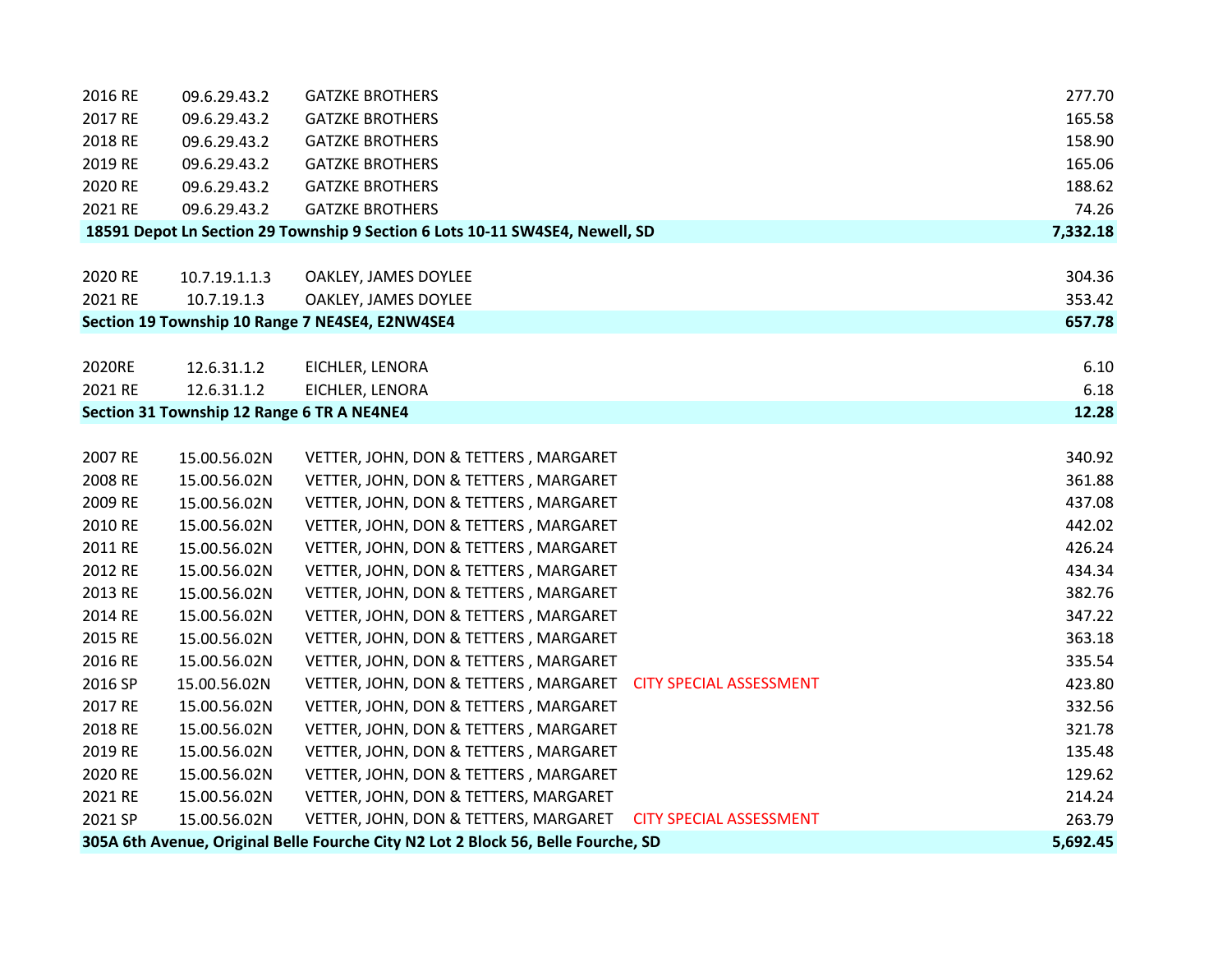| 2007 RE | 15.00.56.02S | STUART, WILLIAM & NANCY                                               | 34.95    |
|---------|--------------|-----------------------------------------------------------------------|----------|
| 2008 RE | 15.00.56.02S | STUART, WILLIAM & NANCY                                               | 93.38    |
| 2008 SP | 15.00.56.02S | STUART, WILLIAM & NANCY CITY SPECIAL ASSESSMENT                       | 53.59    |
| 2009 RE | 15.00.56.02S | STUART, WILLIAM & NANCY                                               | 161.34   |
| 2009 SP | 15.00.56.02S | STUART, WILLIAM & NANCY CITY SPECIAL ASSESSMENT                       | 49.90    |
| 2010 RE | 15.00.56.02S | STUART, WILLIAM & NANCY                                               | 163.14   |
| 2011 RE | 15.00.56.02S | STUART, WILLIAM & NANCY                                               | 158.58   |
| 2012 RE | 15.00.56.02S | STUART, WILLIAM & NANCY                                               | 161.90   |
| 2013 RE | 15.00.56.02S | STUART, WILLIAM & NANCY                                               | 170.60   |
| 2014 RE | 15.00.56.02S | STUART, WILLIAM & NANCY                                               | 156.70   |
| 2015 RE | 15.00.56.02S | STUART, WILLIAM & NANCY                                               | 161.64   |
| 2016 RE | 15.00.56.02S | STUART, WILLIAM & NANCY                                               | 152.62   |
| 2017 RE | 15.00.56.02S | STUART, WILLIAM & NANCY                                               | 152.68   |
| 2018 RE | 15.00.56.02S | STUART, WILLIAM & NANCY                                               | 147.58   |
| 2019 RE | 15.00.56.02S | STUART, WILLIAM & NANCY                                               | 151.40   |
| 2020 RE | 15.00.56.02S | STUART, WILLIAM & NANCY                                               | 145.04   |
| 2021 RE | 15.00.56.02S | STUART, WILLIAM & NANCY                                               | 238.24   |
|         |              | Original Belle Fourche City S2 Lot 2 Block 56, Belle Fourche, SD      | 2,353.28 |
|         |              |                                                                       |          |
| 2019 RE | 15.00.56.03C | STUART, WILLIAM & NANCY                                               | 509.58   |
| 2020 RE | 15.00.56.03C | STUART, WILLIAM & NANCY                                               | 562.56   |
| 2021 RE | 15.00.56.03C | STUART, WILLIAM & NANCY                                               | 631.02   |
|         |              | 607 Edmunds St, Original Belle Fourche City Middle 45' Lot 3 Block 56 | 1,703.16 |
|         |              |                                                                       |          |
| 2007 RE | 15.00.56.03W | STUART, WILLIAM & NANCY                                               | 19.27    |
| 2008 RE | 15.00.56.03W | STUART, WILLIAM & NANCY                                               | 51.48    |
| 2008 SA | 15.00.56.03W | STUART, WILLIAM & NANCY CITY SPECIAL ASSESSMENT                       | 107.18   |
| 2009 RE | 15.00.56.03W | STUART, WILLIAM & NANCY                                               | 93.66    |
| 2009 SA | 15.00.56.03W | STUART, WILLIAM & NANCY CITY SPECIAL ASSESSMENT                       | 99.79    |
| 2010 RE | 15.00.56.03W | STUART, WILLIAM & NANCY                                               | 94.68    |
| 2011 RE | 15.00.56.03W | STUARY, WILLIAM & NANCY                                               | 92.02    |
| 2012 RE | 15.00.56.03W | STUART, WILLIAM & NANCY                                               | 93.96    |
| 2013 RE | 15.00.56.03W | STUART, WILLIAM & NANCY                                               | 99.00    |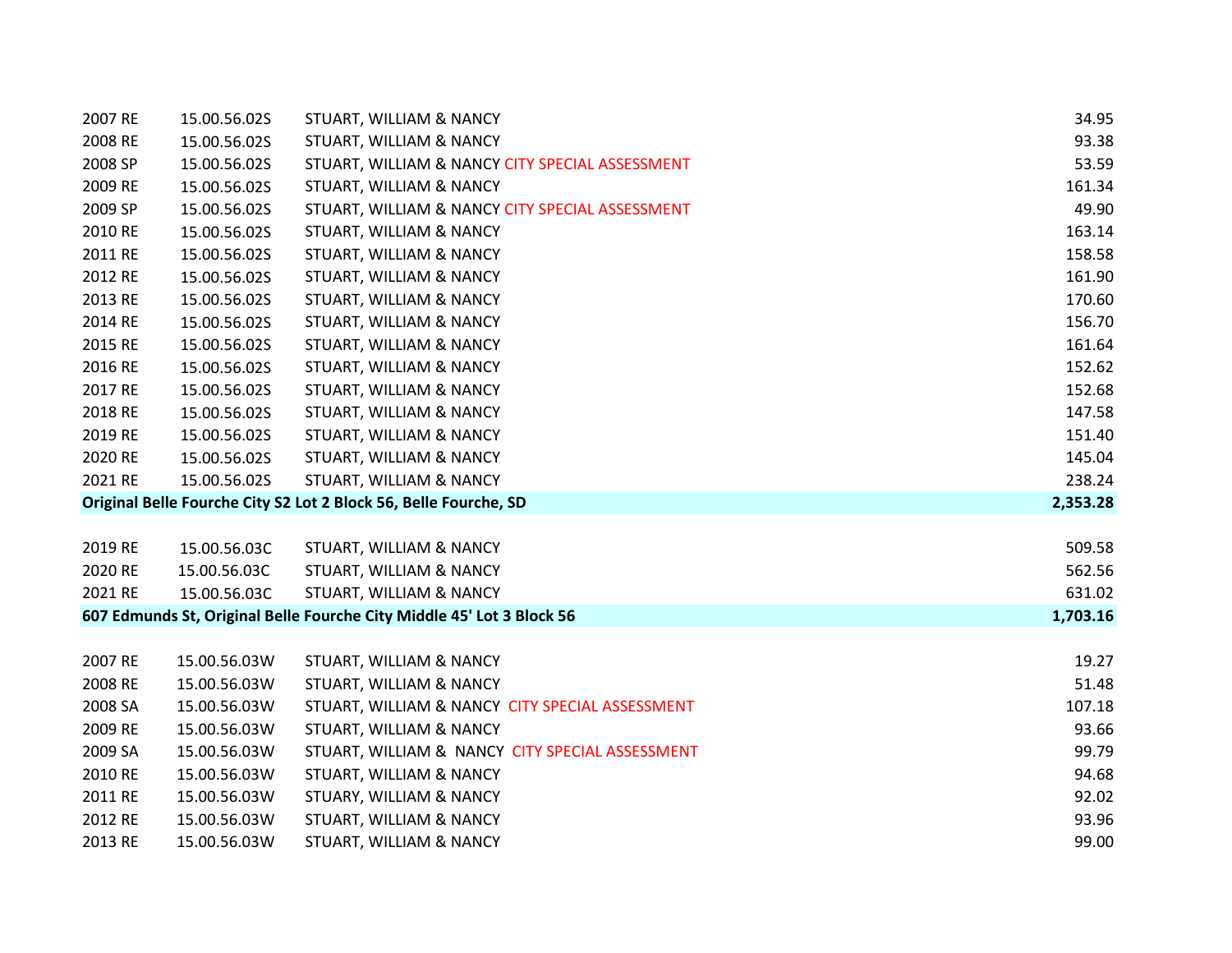| 2014 RE | 15.00.36.03W | STUART, WILLIAM & NANCY                                                                  | 90.96     |
|---------|--------------|------------------------------------------------------------------------------------------|-----------|
| 2015 RE | 15.00.36.03W | STUART, WILLIAM & NANCY                                                                  | 93.82     |
| 2016 RE | 15.00.36.03W | STUART, WILLIAM & NANCY                                                                  | 88.58     |
| 2017 RE | 15.00.36.03W | STUART, WILLIAM & NANCY                                                                  | 88.60     |
| 2018 RE | 15.00.36.03W | STUART, WILLIAM & NANCY                                                                  | 85.66     |
| 2019 RE | 15.00.36.03W | STUART, WILLIAM & NANCY                                                                  | 87.86     |
| 2020 RE | 15.00.56.03W | STUART, WILLIAM & NANCY                                                                  | 84.18     |
| 2021 RE | 15.00.56.03W | STUART, WILLIAM & NANCY                                                                  | 138.26    |
|         |              | 311 6th Avenue, Original Belle Fourche City W50' Lot 3 Block 56, Belle Fourche, SD       | 1,508.96  |
|         |              |                                                                                          |           |
| 2005 RE | 15.00.57.07  | MAURER, DELORIS                                                                          | 986.70    |
| 2006 RE | 15.00.57.07  | MAURER, DELORIS                                                                          | 1,046.88  |
| 2007 RE | 15.00.57.07  | MAURER, DELORIS                                                                          | 1,034.62  |
| 2008 RE | 15.00.57.07  | MAURER, DELORIS                                                                          | 1,063.04  |
| 2009 RE | 15.00.57.07  | MAURER, DELORIS                                                                          | 1,195.02  |
| 2010 RE | 15.00.57.07  | MAURER, DELORIS                                                                          | 1,208.48  |
| 2011 RE | 15.00.57.07  | MAURER, DELORIS                                                                          | 1,165.30  |
| 2011 SP | 15.00.57.07  | MAURER, DELORIS CITY SPECIAL ASSESSMENT                                                  | 104.50    |
| 2012 RE | 15.00.57.07  | MAURER, DELORIS                                                                          | 1,187.46  |
| 2013 RE | 15.00.57.07  | MAURER, DELORIS                                                                          | 987.90    |
| 2014 RE | 15.00.57.07  | MAURER, DELORIS                                                                          | 896.12    |
| 2015 RE | 15.00.57.07  | MAURER, DELORIS                                                                          | 937.34    |
| 2015 SP | 15.00.57.07  | MAURER, DELORIS CITY SPECIAL ASSESSMENT                                                  | 413.47    |
| 2016 RE | 15.00.57.07  | MAURER, DELORIS                                                                          | 865.98    |
| 2016 SP | 15.00.57.07  | MAURER, DELORIS CITY SPECIAL ASSESSMENT                                                  | 1,181.24  |
| 2017 RE | 15.00.57.07  | MAURER, DELORIS                                                                          | 858.30    |
| 2017 SP | 15.00.57.07  | MAURER, DELORIS CITY SPECIAL ASSESSMENT                                                  | 176.18    |
| 2018 RE | 15.00.57.07  | MAURER, DELORIS                                                                          | 830.48    |
| 2018 SP | 15.00.57.07  | MAURER, DELORIS CITY SPECIAL ASSESSMENT                                                  | 681.12    |
| 2019 RE | 15.00.57.07  | MAURER, DELORIS                                                                          | 730.90    |
| 2020 RE | 15.00.57.07  | MAURER, DELORIS                                                                          | 802.00    |
| 2020 SP | 15.00.57.07  | MAURER, DELORIS CITY SPECIAL ASSESSMENT                                                  | 1,033.49  |
| 2021 RE | 15.00.57.07  | <b>MAURER, DELORIS</b>                                                                   | 362.34    |
|         |              | 227 7th Avenue, Original Belle Fourche City Lot 7 Less E 40' Block 57, Belle Fourche, SD | 19,748.86 |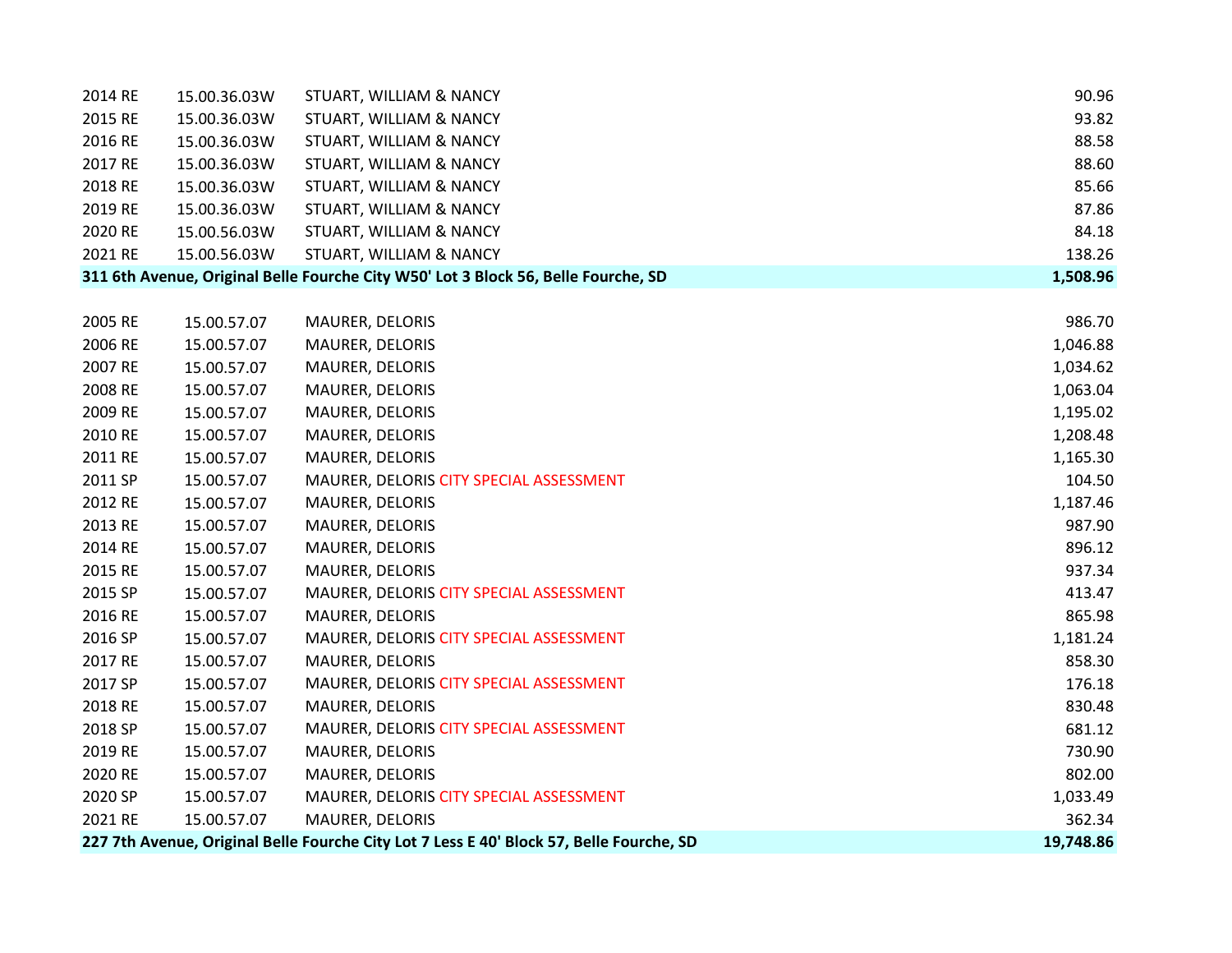| 2019 RE | 15.00.ON.01C | MAINE, PAMELA                                                                                               | 464.92   |
|---------|--------------|-------------------------------------------------------------------------------------------------------------|----------|
| 2020 RE | 15.00.ON.01C | MAINE, PAMELA                                                                                               | 444.74   |
| 2021 RE | 15.00.ON.01C | MAINE, PAMELA                                                                                               | 645.18   |
|         |              | Original Belle Fourche City Outlots to City Lot C A Sub of Outlot N & RR Lots 27-29                         | 1,554.84 |
|         |              |                                                                                                             |          |
| 2018 RE | 15.02.06.09W | STACK, RANDALL G & VICKI M                                                                                  | 348.44   |
| 2019 RE | 15.02.06.09W | STACK, RANDALL G & VICKI M                                                                                  | 351.52   |
| 2019 SP | 15.02.06.09W | STACK, RANDALL G & VICKI M                                                                                  | 112.28   |
| 2020 SP | 15.02.06.09W | STACK, RANDALL G & VICKI M                                                                                  | 252.18   |
| 2020 RE | 15.02.06.09W | STACK, RANDALL G & VICKI M                                                                                  | 360.32   |
| 2021 SP | 15.02.06.09W | STACK, RANDALL G & VICKI M                                                                                  | 409.75   |
| 2021 RE | 15.02.06.09W | STACK, RANDALL G & VICKI M                                                                                  | 434.12   |
|         |              | 909 Edmunds, Belle Fourche NOT AVAILABLE FOR PURCHASE                                                       | 2,268.61 |
|         |              |                                                                                                             |          |
| 2020 RE | 15.08.A.05B  | GREENWOOD, STEVE                                                                                            | 610.60   |
| 2021 RE | 15.08.A.05B  | GREENWOOD, STEVE                                                                                            | 705.12   |
|         |              | 1050B Elkhorn St, Crafts 1st Addn Belle Fourche City S 65' Pt W 75' x 155' Lot 5 Block A, Belle Fourche, SD | 1,315.72 |
|         |              |                                                                                                             |          |
| 2020 RE | 15.09.H.03A  | JOHNSON, WILL E                                                                                             | 486.31   |
| 2021 RE | 15.09.H.03A  | JOHNSON, WILL E                                                                                             | 1,076.96 |
|         |              | 1038A Jackson St, Crafts 2nd Addn Belle Fourche City S 50' Lots 3 & 4 Block H, Belle Fourche, SD            | 1,563.27 |
|         |              |                                                                                                             |          |
| 2002 RE | 15.11.01.03  | SMITH, BLAIR                                                                                                | 396.96   |
| 2003 RE | 15.11.01.03  | SMITH, BLAIR                                                                                                | 352.50   |
| 2004 RE | 15.11.01.03  | SMITH, BLAIR                                                                                                | 441.52   |
| 2005 RE | 15.11.01.03  | SMITH, BLAIR                                                                                                | 426.50   |
| 2006 RE | 15.11.01.03  | SMITH, BLAIR                                                                                                | 449.92   |
| 2007 RE | 15.11.01.03  | SMITH, BLAIR                                                                                                | 444.66   |
| 2008 RE | 15.11.01.03  | SMITH, BLAIR                                                                                                | 465.56   |
| 2009 RE | 15.11.01.03  | SMITH, BLAIR                                                                                                | 561.20   |
| 2010 RE | 15.11.01.03  | SMITH, BLAIR                                                                                                | 567.48   |
| 2011 RE | 15.11.01.03  | SMITH, BLAIR                                                                                                | 547.24   |
| 2012 RE | 15.11.01.03  | SMITH, BLAIR                                                                                                | 557.64   |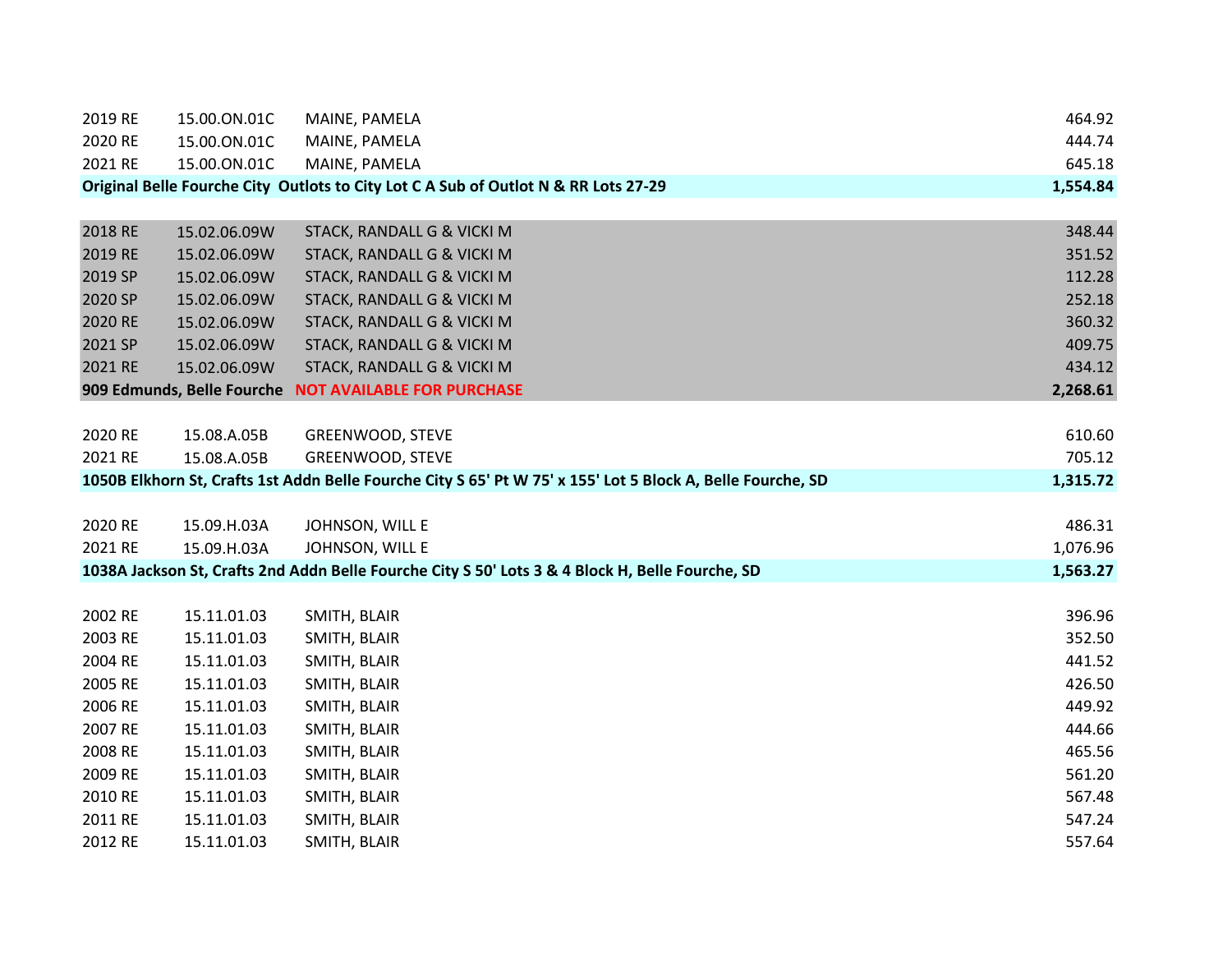| 2013 RE | 15.11.01.03  | SMITH, BLAIR                                                                                   | 428.58   |
|---------|--------------|------------------------------------------------------------------------------------------------|----------|
| 2014 RE | 15.11.01.03  | SMITH, BLAIR                                                                                   | 388.76   |
| 2015 RE | 15.11.01.03  | SMITH, BLAIR                                                                                   | 406.64   |
| 2016 RE | 15.11.01.03  | SMITH, BLAIR                                                                                   | 375.70   |
| 2017 RE | 15.11.01.03  | SMITH, BLAIR                                                                                   | 372.36   |
| 2018 RE | 15.11.01.03  | SMITH, BLAIR                                                                                   | 360.28   |
| 2019 RE | 15.11.01.03  | SMITH, BLAIR                                                                                   | 633.04   |
| 2020 RE | 15.11.01.03  | SMITH, BLAIR                                                                                   | 697.90   |
| 2021 RE | 15.11.01.03  | SMITH, BLAIR                                                                                   | 787.52   |
|         |              | 701 Custer St, Gay Heights Addn Belle Fourche City, Lot 3 Block 1, Belle Fourche, SD           | 9,661.96 |
|         |              |                                                                                                |          |
| 2020 RE | 15.25.0A.A3  | MORRIS, STEVE & KAREN                                                                          | 919.84   |
| 2021 RE | 15.25.0A.A3  | MORRIS, STEVE & KAREN                                                                          | 1,036.06 |
|         |              | 1003 State St, Park Addn, Belle Fourche City, Outlot to Park Lot 3 outlot A, Belle Fourche, SD | 1,955.90 |
|         |              |                                                                                                |          |
| 2019 RE | 15.31.04.01A | TARNO, PETRA-ANNETTE                                                                           | 369.46   |
| 2020 RE | 15.31.04.01A | TARNO, PETRA-ANNETTE                                                                           | 421.72   |
| 2021 RE | 15.31.04.01A | TARNO, PETRA-ANNETTE                                                                           | 622.32   |
|         |              | 1704 7th Avenue, South Park Addn Belle Fourche City, Lot 1A Block 4, Belle Fourche, SD         | 1,413.50 |
|         |              |                                                                                                |          |
| 2007 RE | 15.34.03.01  | <b>GINSBACH, RANDY &amp; JONI</b>                                                              | 408.90   |
| 2007 SA | 15.34.03.01  | GINSBACH, RANDY & JONI CITY SPECIAL ASSESSMENT                                                 | 400.40   |
| 2008 RE | 15.34.03.01  | <b>GINSBACH, RANDY &amp; JONI</b>                                                              | 546.16   |
| 2008 SA | 15.34.03.01  | GINSBACH, RANDY & JONI CITY SPECIAL ASSESSMENT                                                 | 374.57   |
| 2009 RE | 15.34.03.01  | <b>GINSBACH, RANDY &amp; JONI</b>                                                              | 612.70   |
| 2009 SA | 15.34.03.01  | GINSBACH, RANDY & JONI CITY SPECIAL ASSESSMENT                                                 | 348.69   |
| 2010 RE | 15.34.03.01  | <b>GINSBACH, RANDY &amp; JONI</b>                                                              | 619.52   |
| 2011 RE | 15.34.03.01  | <b>GINSBACH, RANDY &amp; JONI</b>                                                              | 602.18   |
| 2012 RE | 15.34.03.01  | <b>GINSBACH, RANDY &amp; JONI</b>                                                              | 614.82   |
| 2013 RE | 15.34.03.01  | <b>GINSBACH, RANDY &amp; JONI</b>                                                              | 647.86   |
| 2014 RE | 15.34.03.01  | <b>GINSBACH, RANDY &amp; JONI</b>                                                              | 595.14   |
| 2015 RE | 15.34.03.01  | <b>GINSBACH, RANDY &amp; JONI</b>                                                              | 613.86   |
| 2016 RE | 15.34.03.01  | <b>GINSBACH, RANDY &amp; JONI</b>                                                              | 579.64   |
| 2017 RE | 15.34.03.01  | <b>GINSBACH, RANDY &amp; JONI</b>                                                              | 579.78   |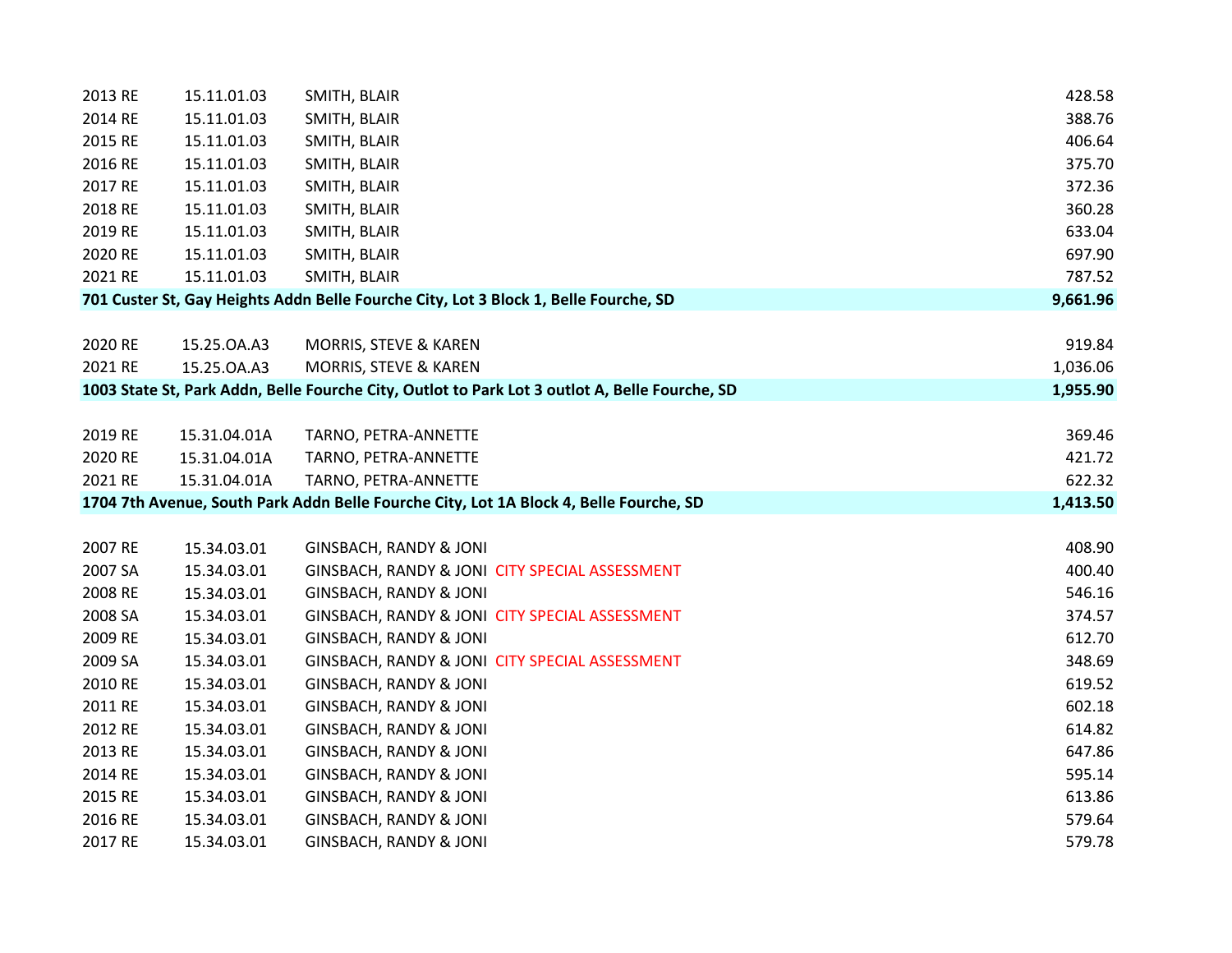| 2018 RE | 15.34.03.01                 | <b>GINSBACH, RANDY &amp; JONI</b>                                                    |          | 560.44 |
|---------|-----------------------------|--------------------------------------------------------------------------------------|----------|--------|
| 2019 RE | 15.34.03.01                 | <b>GINSBACH, RANDY &amp; JONI</b>                                                    |          | 574.88 |
| 2020 RE | 15.34.03.01                 | <b>GINSBACH, RANDY &amp; JONI</b>                                                    |          | 550.82 |
| 2021 RE | 15.34.03.01                 | <b>GINSBACH, RANDY &amp; JONI</b>                                                    |          | 713.02 |
|         |                             | Sundance Addn, Belle Fourche City, Lots 1, 5&6, A Sub of Lot B, Tract B-1 SE4SW4     | 9,943.38 |        |
|         |                             |                                                                                      |          |        |
| 2020 RE | 15.36.01.03C                | OZUNA, ARLINDA K                                                                     |          | 351.75 |
| 2021 RE | 15.36.01.03C                | OZUNA, ARLINDA K                                                                     |          | 863.48 |
|         |                             | 108 9th Avenue, U & I Addn Belle Fourche City E2 S2 Lot 3 Block 1, Belle Fourche, SD | 1,215.23 |        |
|         |                             |                                                                                      |          |        |
| 2019 RE | 15.36.01.08A                | COOK, WES AND KRIS                                                                   |          | 651.94 |
| 2020 RE | 15.36.01.08A                | COOK, WES AND KRIS                                                                   |          | 623.66 |
| 2021 RE | 15.36.01.08A                | COOK, WES AND KRIS                                                                   |          | 822.64 |
|         |                             | U & I Addn Belle Fourche City Lot 8A Block 1 City View Mobile Park                   | 2,098.24 |        |
|         |                             |                                                                                      |          |        |
| 2017 RE | 15.37.05.04                 | PEREZ, CLARA                                                                         |          | 482.76 |
| 2018 RE | 15.37.05.04                 | PEREZ, CLARA                                                                         |          | 466.66 |
| 2019 RE | 15.37.05.04                 | PEREZ, CLARA                                                                         |          | 444.76 |
| 2020 RE | 15.37.05.04                 | PEREZ, CLARA                                                                         |          | 446.26 |
| 2021 RE | 15.37.05.04                 | PEREZ, CLARA                                                                         |          | 623.06 |
|         | 215 10th Ave, Belle Fourche | <b>NOT AVAILABLE FOR PURCHASE</b>                                                    | 2,463.50 |        |
|         |                             |                                                                                      |          |        |
| 2013 RE | 15.58.01.01.1               | WOOD, NEIL & KIMBERLY                                                                |          | 406.20 |
| 2014 RE | 15.58.01.01.1               | WOOD, NEIL & KIMBERLY                                                                |          | 368.48 |
| 2015 RE | 15.58.01.01.1               | WOOD, NEIL & KIMBERLY                                                                |          | 385.40 |
| 2016 RE | 15.58.01.01.1               | WOOD, NEIL & KIMBERLY                                                                |          | 356.06 |
| 2017 RE | 15.58.01.01.1               | WOOD, NEIL & KIMBERLY                                                                |          | 176.46 |
| 2018 RE | 15.58.01.01.1               | WOOD, NEIL & KIMBERLY                                                                |          | 170.74 |
| 2019 RE | 15.58.01.01.1               | WOOD, NEIL & KIMBERLY                                                                |          | 174.20 |
| 2020 RE | 15.58.01.01.1               | WOOD, NEIL & KIMBERLY                                                                |          | 166.64 |
| 2021 RE | 15.58.01.01.1               | WOOD, NEIL & KIMBERLY                                                                |          | 165.28 |
|         |                             | Ridgeview Addn Belle Fourche City Lot 2 Block 1, Belle Fourche, SD                   | 2,369.46 |        |

2005 RE 15.63.01.11 DACAR, INC 253.48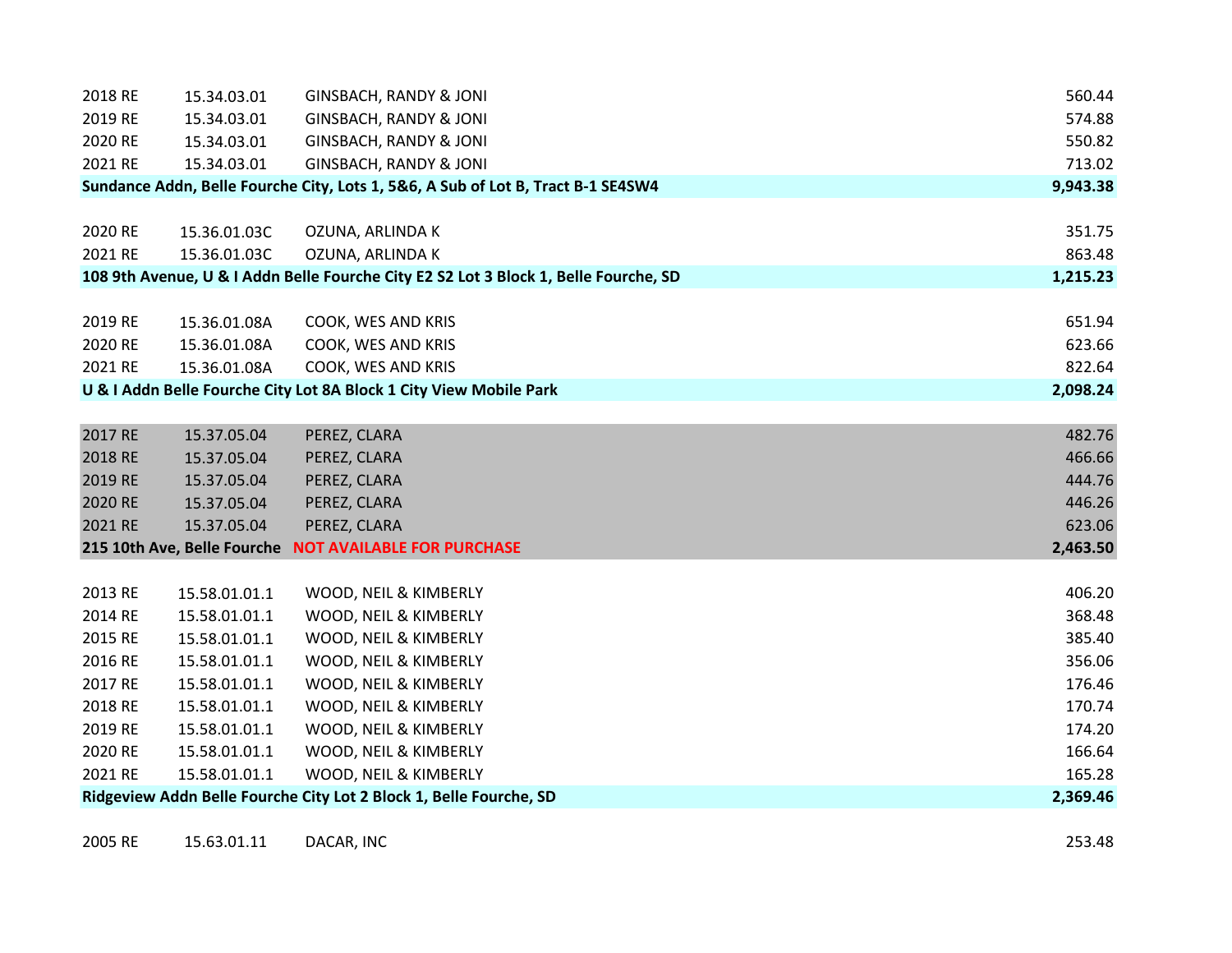| 2006 RE | 15.63.01.11  | DACAR, INC                                                                     | 135.70   |
|---------|--------------|--------------------------------------------------------------------------------|----------|
| 2007 RE | 15.63.01.11  | DACAR, INC                                                                     | 134.10   |
| 2008 RE | 15.63.01.11  | DACAR, INC                                                                     | 119.42   |
| 2009 RE | 15.63.01.11  | DACAR, INC                                                                     | 122.32   |
| 2010 RE | 15.63.01.11  | DACAR, INC                                                                     | 123.68   |
| 2011 RE | 15.63.01.11  | DACAR, INC                                                                     | 119.26   |
| 2012 RE | 15.63.01.11  | DACAR, INC                                                                     | 121.52   |
| 2013 RE | 15.63.01.11  | DACAR, INC                                                                     | 129.42   |
| 2014 RE | 15.63.01.11  | DACAR, INC                                                                     | 117.42   |
| 2015 RE | 15.63.01.11  | DACAR, INC                                                                     | 122.80   |
| 2016 RE | 15.63.01.11  | DACAR, INC                                                                     | 113.46   |
| 2017 RE | 15.63.01.11  | DACAR, INC                                                                     | 112.46   |
| 2018 RE | 15.63.01.11  | DACAR, INC                                                                     | 108.80   |
| 2019 RE | 15.63.01.11  | DACAR, INC                                                                     | 111.00   |
| 2020 RE | 15.63.01.11  | DACAR, INC                                                                     | 106.20   |
| 2021 RE | 15.63.01.11  | DACAR, INC                                                                     | 156.34   |
|         |              | Lot 11 Block 1 Willow Creek Estates No 4, Belle Fourche, SD                    | 2,207.38 |
|         |              |                                                                                |          |
| 2016 RE | 16.01.021.06 | RUFF, WANDA M ETAL CORA STOICK & IRENE HUBARD JUANITA CONNER & GEORGE MULLENIX | 86.92    |
| 2017 RE | 16.01.021.06 | RUFF, WANDA M ETAL CORA STOICK & IRENE HUBARD JUANITA CONNER & GEORGE MULLENIX | 85.90    |
| 2018 RE | 16.01.021.06 | RUFF, WANDA M ETAL CORA STOICK & IRENE HUBARD JUANITA CONNER & GEORGE MULLENIX | 81.96    |
| 2019 RE | 16.01.021.06 | RUFF, WANDA M ETAL CORA STOICK & IRENE HUBARD JUANITA CONNER & GEORGE MULLENIX | 84.68    |
| 2020 RE | 16.01.021.06 | RUFF, WANDA M ETAL CORA STOICK & IRENE HUBARD JUANITA CONNER & GEORGE MULLENIX | 82.44    |
| 2021 RE | 16.01.021.06 | RUFF, WANDA M ETAL CORA STOICK & IRENE HUBARD JUANITA CONNER & GEORGE MULLENIX | 82.70    |
|         |              | Dartmouth and 8th St, Newell, Original Newell City Lot 6 Block 21, Newell, SD  | 504.60   |
|         |              |                                                                                |          |
| 2013 RE | 16.01.053.01 | <b>GARNER, VERN &amp; CONNIE</b>                                               | 176.63   |
| 2014 RE | 16.01.053.01 | <b>GARNER, VERN &amp; CONNIE</b>                                               | 332.32   |
| 2015 RE | 16.01.053.01 | <b>GARNER, VERN &amp; CONNIE</b>                                               | 357.28   |
| 2016 RE | 16.01.053.01 | <b>GARNER, VERN &amp; CONNIE</b>                                               | 343.46   |
| 2017 RE | 16.01.053.01 | <b>GARNER, VERN &amp; CONNIE</b>                                               | 341.98   |
| 2018 RE | 16.01.053.01 | <b>GARNER, VERN &amp; CONNIE</b>                                               | 335.82   |
| 2019 RE | 16.01.053.01 | <b>GARNER, VERN &amp; CONNIE</b>                                               | 349.40   |
| 2020 RE | 16.01.053.01 | <b>GARNER, VERN &amp; CONNIE</b>                                               | 362.70   |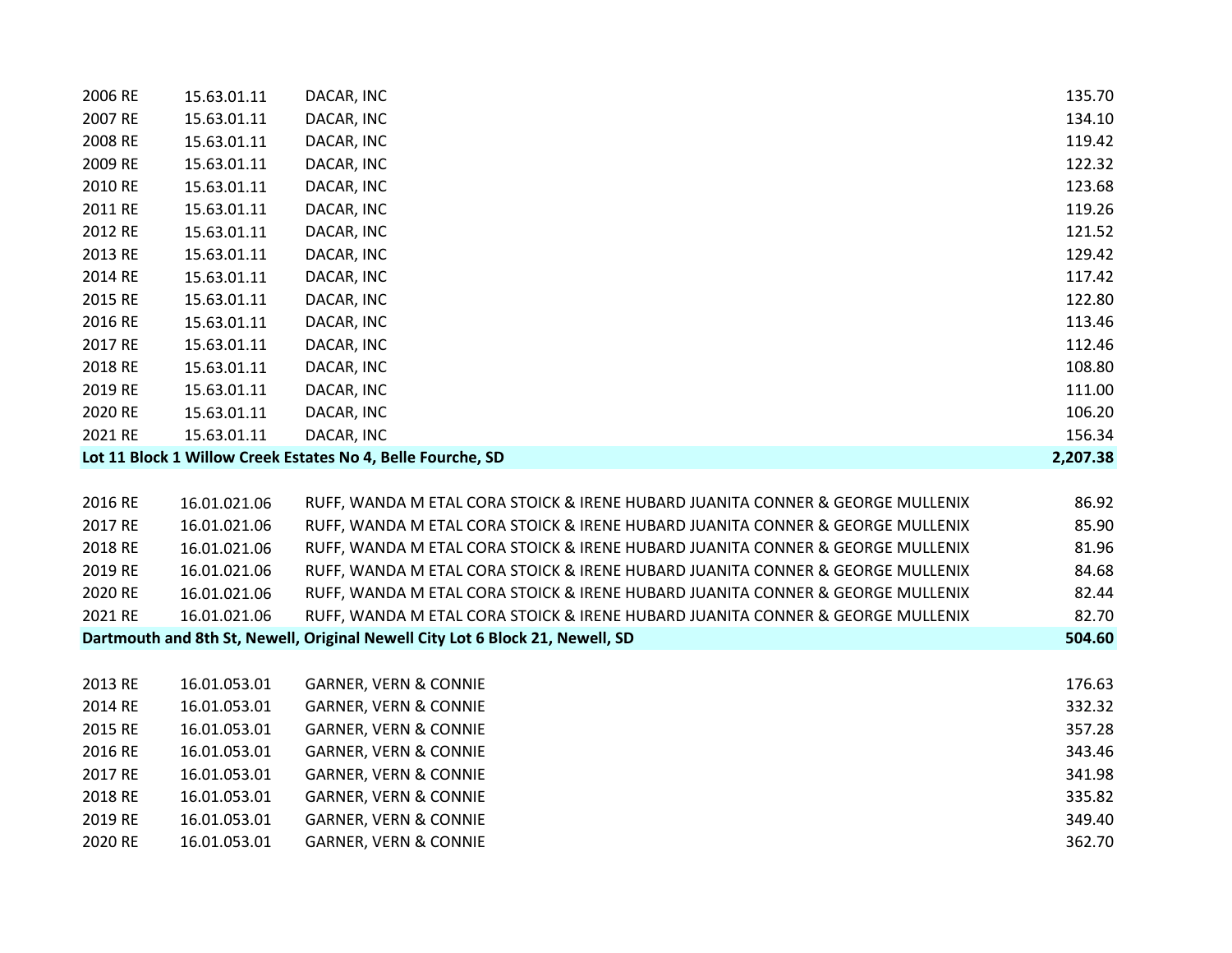| 2021 RE | 16.01.053.01                                                 | <b>GARNER, VERN &amp; CONNIE</b>                            | 370.46   |
|---------|--------------------------------------------------------------|-------------------------------------------------------------|----------|
|         |                                                              | 803 Cornell, Original Newell City lot 1 Block 53, Newell SD | 2,970.05 |
|         |                                                              |                                                             |          |
| 2019 RE | 16.01.092.01                                                 | OLSON, KURT & DAWN                                          | 379.66   |
| 2020 RE | 16.01.092.01                                                 | <b>OLSON, KURT &amp; DAWN</b>                               | 235.10   |
| 2021 RE | 16.01.092.01                                                 | <b>OLSON, KURT &amp; DAWN</b>                               | 235.80   |
|         |                                                              | Original Newell City Lots 1 and 8 of Block 92, Newell, SD   | 850.56   |
|         |                                                              |                                                             |          |
| 2020 RE | 16.02.01.07                                                  | NESS, GREGORY M & JEFFERY, ALICE                            | 299.18   |
| 2021 RE | 16.02.01.07                                                  | NESS, GREGORY M & JEFFERY, ALICE                            | 631.30   |
|         |                                                              | 105 s Fisk Ave, Fairview Heights Lot 7 Block 1, Newell, SD  | 930.48   |
|         |                                                              |                                                             |          |
| 2018 RE | 16.02.05.01E                                                 | ELMORE, BARBARA L                                           | 282.60   |
| 2019 RE | 16.02.05.01E                                                 | ELMORE, BARBARA L                                           | 269.42   |
| 2020 RE | 16.02.05.01E                                                 | ELMORE, BARBARA L                                           | 279.34   |
| 2021 RE | 16.02.05.01E                                                 | ELMORE, BARBARA L                                           | 279.34   |
|         | 203 Ash St, Fairview Heights E 80' Lot 1 Block 5, Newell, SD |                                                             |          |
|         |                                                              |                                                             |          |
| 2020 RE | 16.02.05.03                                                  | SHAYKETT, JUDY LEE C/O LAIVE, TERESA                        | 133.18   |
| 2021 RE | 16.02.05.03                                                  | SHAYKETT, JUDY LEE C/O LAIVE, TERESA                        | 133.58   |
|         |                                                              | 211 Ash St, Fairview Heights Lot 3 Block 5, Newell, SD      | 266.76   |
|         |                                                              |                                                             |          |
| 2007 RE | 16.02.06.05                                                  | MILLER, RICHARD                                             | 260.88   |
| 2008 RE | 16.02.06.05                                                  | MILLER, RICHARD                                             | 577.56   |
| 2009 RE | 16.02.06.05                                                  | MILLER, RICHARD                                             | 346.80   |
| 2010 RE | 16.02.06.05                                                  | MILLER, RICHARD                                             | 350.26   |
| 2011 RE | 16.02.06.05                                                  | MILLER, RICHARD                                             | 336.42   |
| 2012 RE | 16.02.06.05                                                  | MILLER, RICHARD                                             | 346.86   |
| 2013 RE |                                                              |                                                             |          |
|         | 16.02.06.05                                                  | MILLER, RICHARD                                             | 371.36   |
| 2014 RE | 16.02.06.05                                                  | MILLER, RICHARD                                             | 344.24   |
| 2015 RE | 16.02.06.05                                                  | MILLER, RICHARD                                             | 374.92   |
| 2016 RE | 16.02.06.05                                                  | MILLER, RICHARD                                             | 353.04   |
| 2017 RE | 16.02.06.05                                                  | MILLER, RICHARD                                             | 348.94   |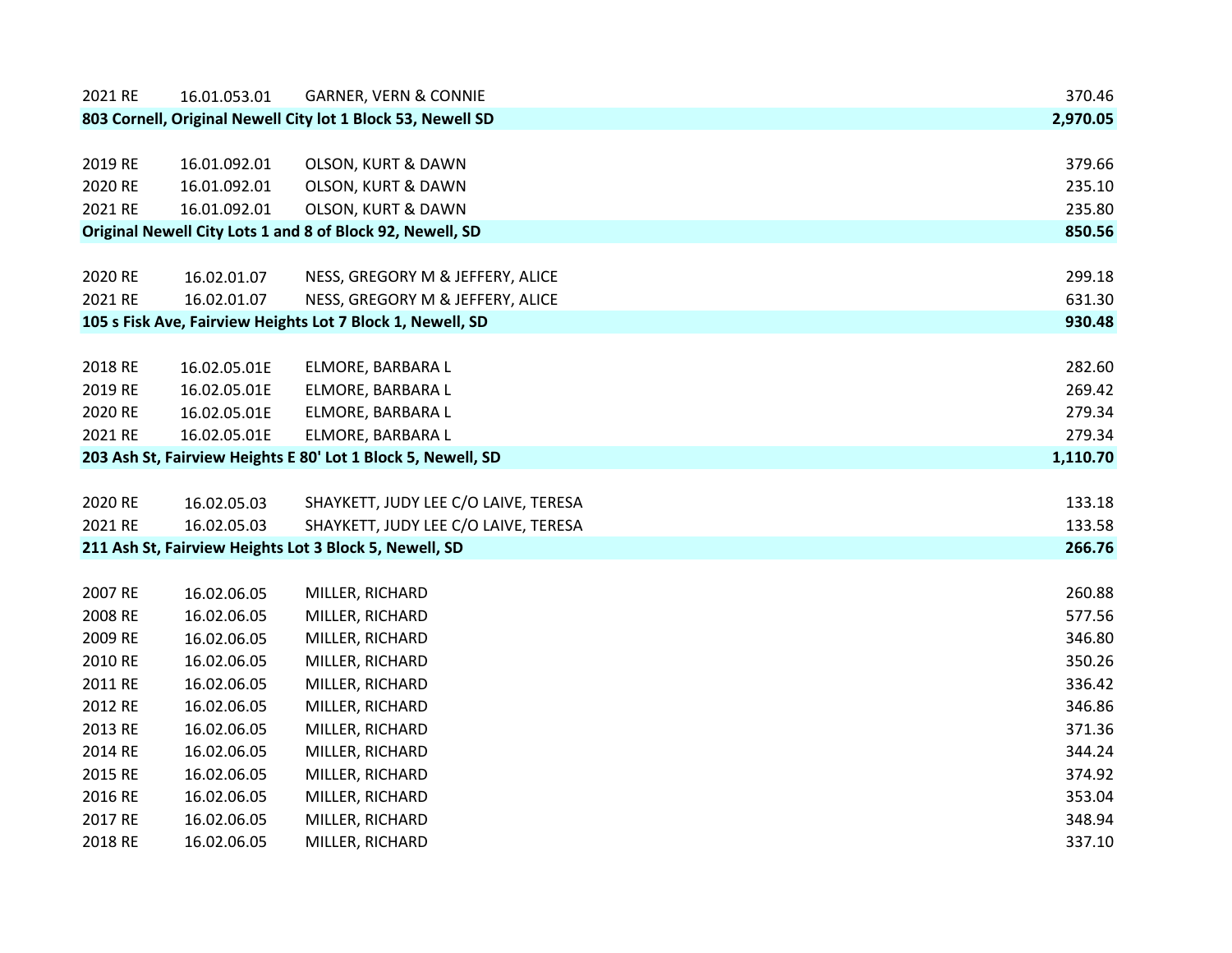| 2019 RE | 16.02.06.05                                 | MILLER, RICHARD                                                     | 348.28   |
|---------|---------------------------------------------|---------------------------------------------------------------------|----------|
| 2020 RE | 16.02.06.05                                 | MILLER, RICHARD                                                     | 300.40   |
| 2021 RE | 16.02.06.05                                 | MILLER, RICHARD                                                     | 302.46   |
|         | Lot 5 Block 6 Fairview Heights, Newell, SD  |                                                                     | 5,299.52 |
|         |                                             |                                                                     |          |
| 2020 RE | 17.00.01.03                                 | CARLSON, CYNTHIA L                                                  | 355.66   |
| 2021 RE | 17.00.01.03                                 | CARLSON, CYNTHIA L                                                  | 839.66   |
|         |                                             | 105 S Birch St, Original Nisland Town Lots 3-4 Block 1, Nisland, SD | 1,195.32 |
|         |                                             |                                                                     |          |
| 2019 RE | 17.01.02.07                                 | TROJAHN, MYRTLE C/O BRYANT WALTER                                   | 128.80   |
| 2020 RE | 17.01.02.07                                 | TROJAHN, MYRTLE C/O BRYANT WALTER                                   | 125.64   |
| 2021 RE | 17.01.02.07                                 | TROJAHN, MYRTLE C/O BRYANT WALTER                                   | 130.02   |
|         |                                             | 302 First ST, Lot 7 Block 2, Garden Lane Sub, Nisland, SD           | 384.46   |
|         |                                             |                                                                     |          |
| 2003 RE | 17.01.04.01                                 | MOULSON, EDWIN                                                      | 35.52    |
| 2004 RE | 17.01.04.01                                 | MOULSON, EDWIN                                                      | 33.98    |
| 2005 RE | 17.01.04.01                                 | MOULSON, EDWIN                                                      | 32.14    |
| 2006 RE | 17.01.04.01                                 | MOULSON, EDWIN                                                      | 50.10    |
| 2007 RE | 17.01.04.01                                 | MOULSON, EDWIN                                                      | 49.32    |
| 2008 RE | 17.01.04.01                                 | MOULSON, EDWIN                                                      | 108.98   |
| 2009 RE | 17.01.04.01                                 | MOULSON, EDWIN                                                      | 116.52   |
| 2010 RE | 17.01.04.01                                 | MOULSON, EDWIN                                                      | 116.44   |
| 2011 RE | 17.01.04.01                                 | MOULSON, EDWIN                                                      | 110.92   |
| 2012 RE | 17.01.04.01                                 | MOULSON, EDWIN                                                      | 109.90   |
| 2013 RE | 17.01.04.01                                 | MOULSON, EDWIN                                                      | 118.28   |
| 2014 RE | 17.01.04.01                                 | MOULSON, EDWIN                                                      | 106.74   |
| 2015 RE | 17.01.04.01                                 | MOULSON, EDWIN                                                      | 112.80   |
| 2016 RE | 17.01.04.01                                 | MOULSON, EDWIN                                                      | 105.30   |
| 2017 RE | 17.01.04.01                                 | MOULSON, EDWIN                                                      | 103.40   |
| 2018 RE | 17.01.04.01                                 | MOULSON, EDWIN                                                      | 101.32   |
| 2019 RE | 17.01.04.01                                 | MOULSON, EDWIN                                                      | 104.74   |
| 2020 RE | 17.01.04.01                                 | MOULSON, EDWIN                                                      | 102.16   |
| 2021 RE | 17.01.04.01                                 | MOULSON, EDWIN                                                      | 99.14    |
|         | Lot 1 Block 4, Garden Lane Sub, Nisland, SD |                                                                     | 1,717.70 |